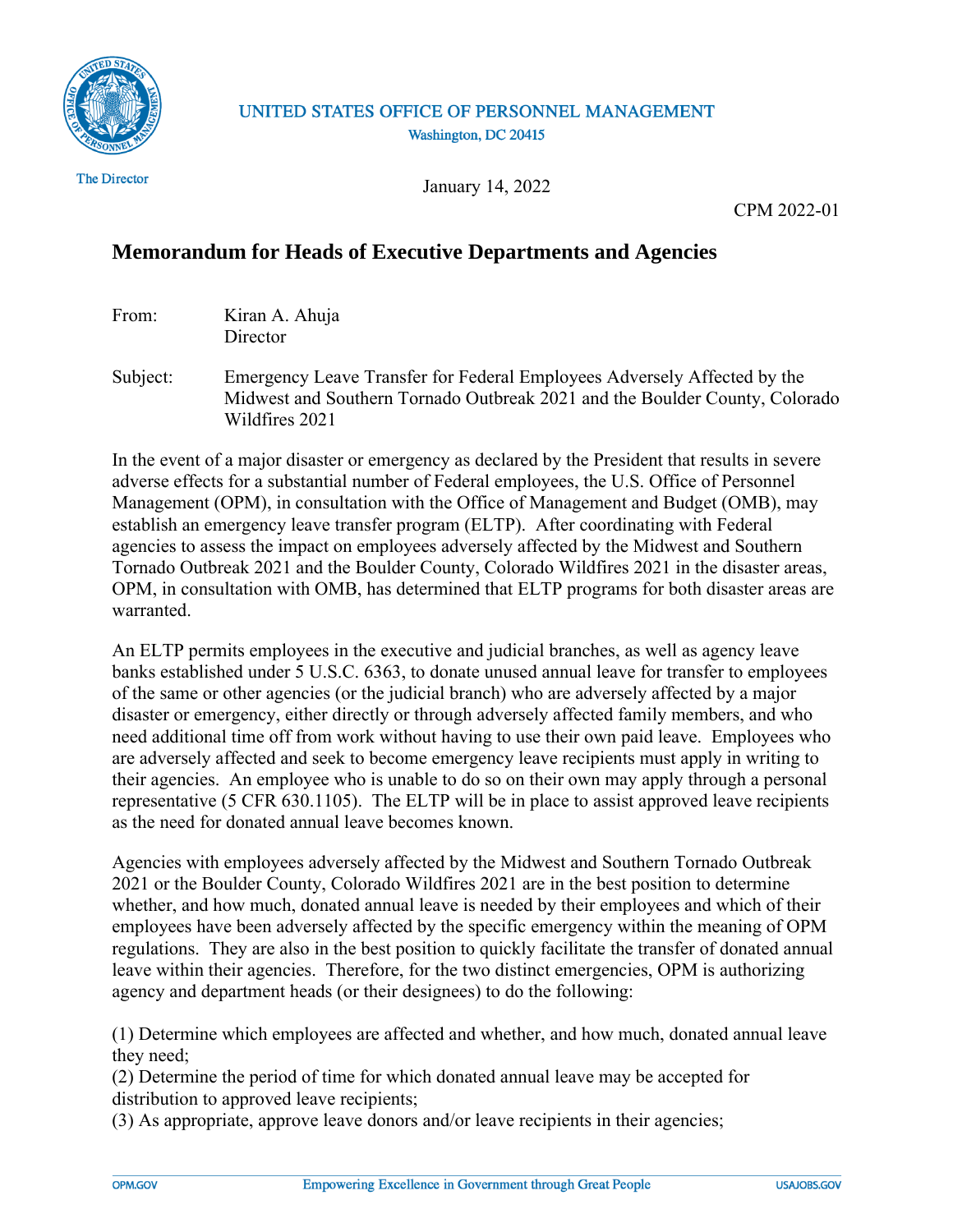(4) Facilitate the distribution of donated annual leave from approved leave donors or (with the concurrence of an agency leave bank board) from an agency leave bank to approved leave recipients within their agencies; and

(5) Educate adversely affected employees that, dependent on agency policy, they may request advanced annual or sick leave, as appropriate (even if they have available annual and sick leave) or leave without pay, so that they are not forced to use accrued leave before donated annual leave becomes available. This is necessary since donated annual leave may only be substituted retroactively for any period of leave without pay or advanced annual or sick leave used because of the emergency; it may not be retroactively substituted for accrued annual or sick leave used because of the emergency.

Please note that although we are issuing one memo authorizing agencies to establish an ELTP for these two disasters, agencies with employees affected by both disasters must set up a separate ELTP for the Midwest and Southern Tornado Outbreak 2021 and the Boulder County, Colorado Wildfires 2021; the two ELTPs may not be combined.Employees who wish to donate must designate the specific ELTP or ELTPs to which they wish to donate. Please see our [Guidance on](https://chcoc.gov/content/guidance-multiple-emergency-leave-transfer-programs)  [Multiple Emergency Leave Transfer Programs,](https://chcoc.gov/content/guidance-multiple-emergency-leave-transfer-programs) CPM 2017-16, November 2, 2017 for more information.

Agencies are responsible for administering ELTPs for their own affected employees. Therefore, employees who wish to donate annual leave must contact their own agencies, not OPM, to determine if there are any affected employees in their agency and how to donate annual leave to them.

Agencies should contact OPM for assistance in receiving additional donated annual leave from other agencies only if they do not receive sufficient amounts of donated annual leave to meet the needs of emergency leave recipients within the agency after having conducted multiple solicitations. Based on the demand for donated leave, OPM will solicit and coordinate the transfer of donated annual leave among Federal agencies. OPM will notify each agency of the cumulative amount of donated annual leave that will be credited to it for transfer to its approved emergency leave recipients. The agency will determine the amount of donated annual leave to be transferred to each emergency leave recipient.

### **Guidance**

- [Emergency Leave Transfer Program regulations, 5 CFR Part 630, Subpart K](https://www.ecfr.gov/current/title-5/chapter-I/subchapter-B/part-630#subpart-K)
- [Emergency Leave Transfer Program Fact Sheet](https://www.opm.gov/policy-data-oversight/pay-leave/leave-administration/fact-sheets/emergency-leave-transfer-program/)
- [Guidance on Multiple Emergency Leave Transfer Programs,](https://chcoc.gov/content/guidance-multiple-emergency-leave-transfer-programs) CPM 2017-16, November 2, 2017
- [The Supplementary Information to the final 2008 Emergency Leave Transfer Program](http://www.gpo.gov/fdsys/pkg/FR-2008-11-04/pdf/E8-26220.pdf) [Regulations](http://www.gpo.gov/fdsys/pkg/FR-2008-11-04/pdf/E8-26220.pdf) provides helpful background information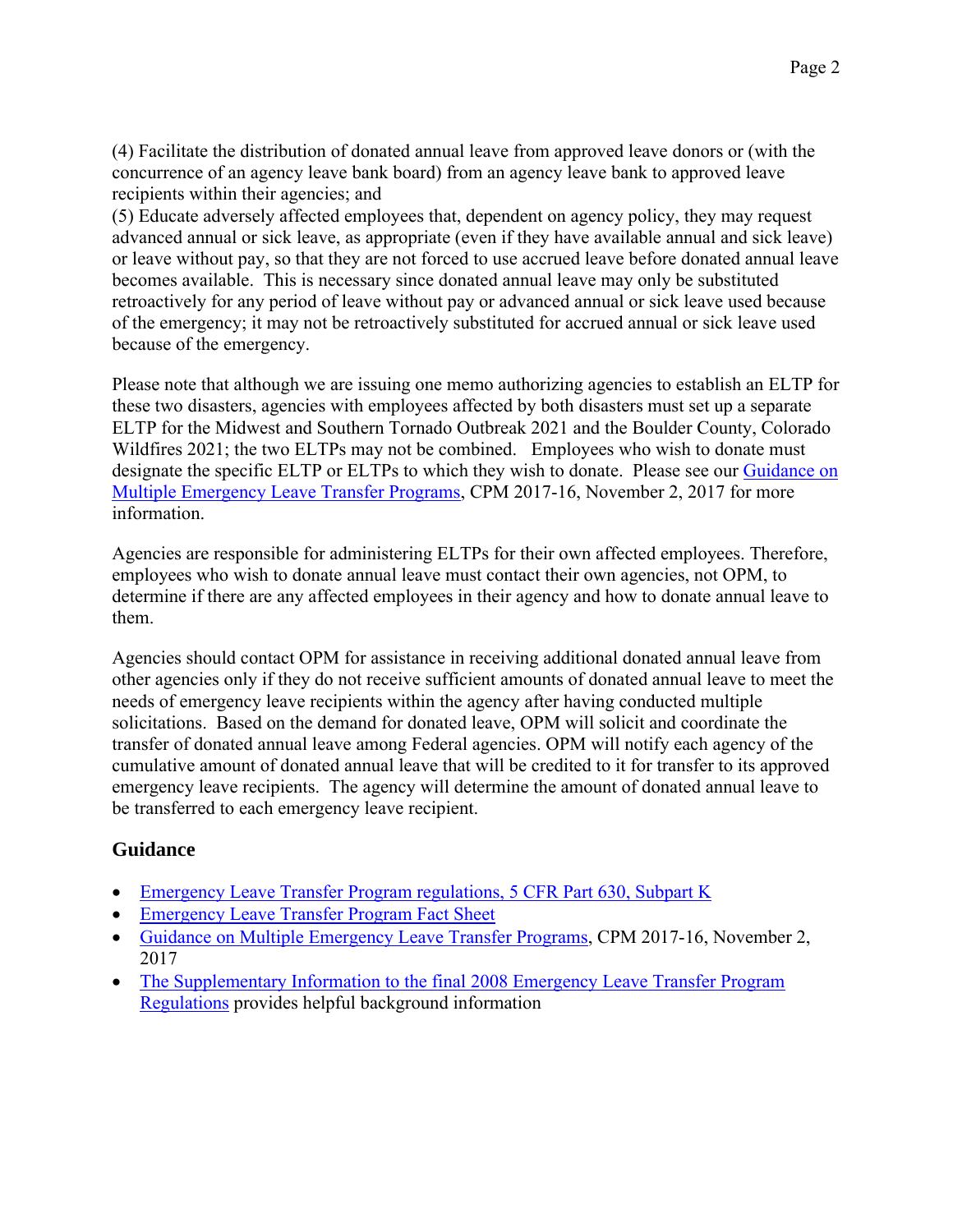# **ELTP for the Midwest and Southern Tornado Outbreak 2021 includes:**

## **Kentucky Severe Storms, Straight-line Winds, Flooding, and Tornadoes**

- [4630-DR-KY](https://www.fema.gov/disaster/4630)
- Incident Period: Dec 10, 2021 and continuing
- Declaration Date: Dec 12, 2021
- Designated Counties: Barren, Caldwell, Christian, Fulton, Graves, Hart, Hickman, Hopkins, Logan, Lyon, Marion, Marshall, Muhlenberg, Ohio, Taylor, Warren
- [Map of affected areas \(4630-DR-KY\)](https://gis.fema.gov/maps/dec_4630.pdf)

## **Kentucky Severe Storms, Straight-line Winds, Flooding, and Tornadoes**

- [3575-EM-KY](https://www.fema.gov/disaster/3575)
- Incident Period: Dec 10, 2021 and continuing
- Declaration Date: Dec 11, 2021
- Designated Counties: Breckinridge, Bullitt, Caldwell, Fulton, Graves, Grayson, Hickman, Hopkins, Lyon, Marshall, Meade, Muhlenberg, Ohio, Shelby, Spencer, Warren
- [Map of affected areas \(3575-EM-KY\)](https://gis.fema.gov/maps/em_3575.pdf)

## **Illinois Severe Storms, Straight-line Winds, and Tornadoes**

- [3577-EM-IL](https://www.fema.gov/disaster/3577)
- Incident Period: Dec 10, 2021
- Declaration Date: Dec 13, 2021
- Designated Counties: Bond, Cass, Coles, Effingham, Fayette, Jersey, Macoupin, Madison, Menard, Montgomery, Morgan, Moultrie, Pike, Shelby
- [Map of affected areas \(3577-EM-IL\)](https://gis.fema.gov/maps/em_3577.pdf)

## **Tennessee Severe Storms, Straight-line Winds, Flooding, and Tornadoes**

- [3576-EM-TN](https://www.fema.gov/disaster/3576)
- Incident Period: Dec 10, 2021 Dec 11, 2021
- Declaration Date: Dec 13, 2021
- Designated Counties: Cheatham, Decatur, Dickson, Dyer, Gibson, Lake, Obion, Stewart, Weakley
- [Map of affected areas](https://gis.fema.gov/maps/em_3576.pdf) (3576-EM-TN)

### **Arkansas Severe Storms and Tornadoes**

- [4633-DR-AR](https://www.fema.gov/disaster/4633)
- Incident Period: Dec 10, 2021 Dec 11, 2021
- Declaration Date: Dec 23, 2021
- Designated Counties: Craighead, Jackson, Mississippi, Poinsett, Woodruff
- [Map of affected areas \(4633-DR-AR\)](https://gis.fema.gov/maps/dec_4633.pdf)